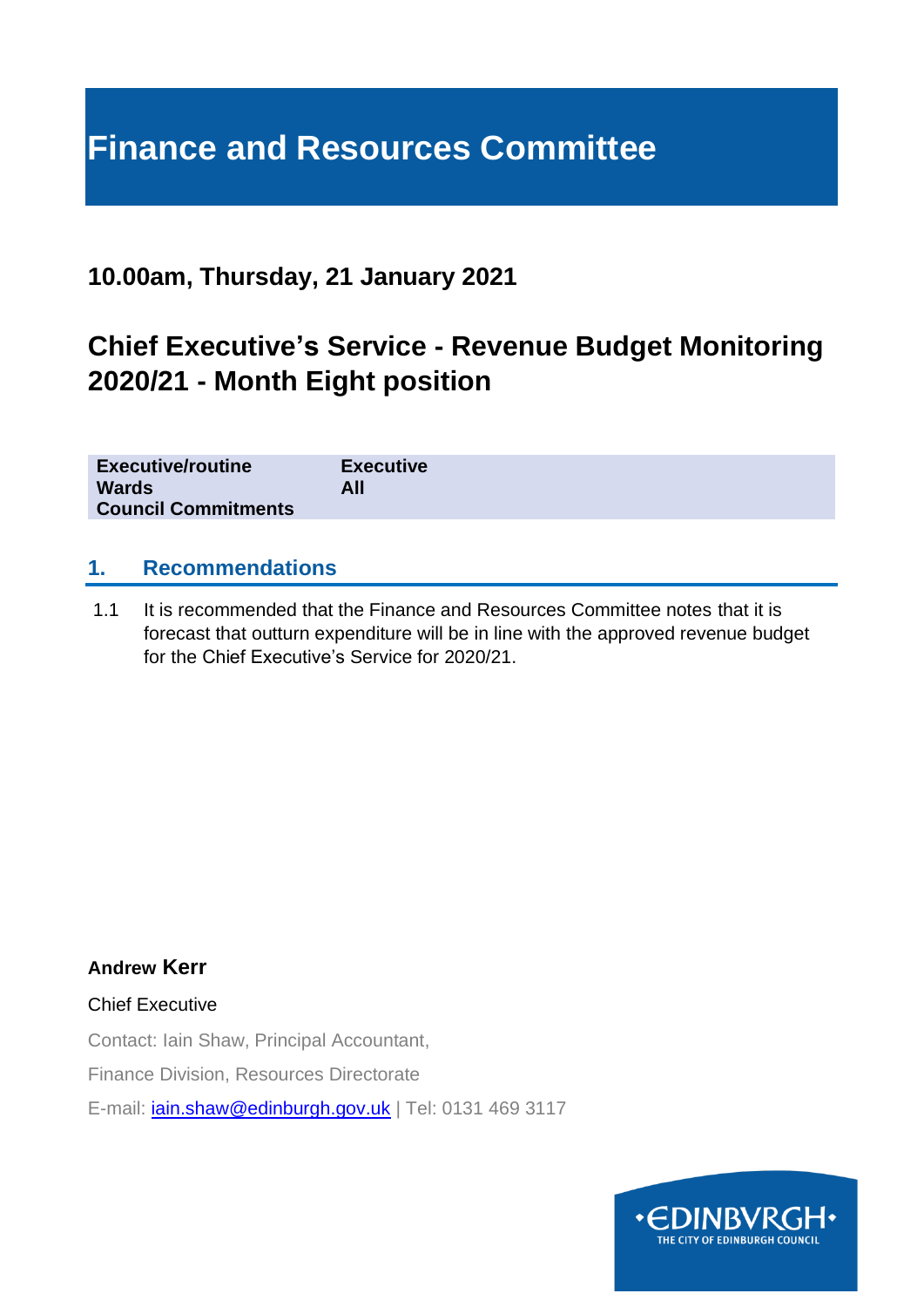# **Report**

## **Chief Executive's Service - Revenue Budget Monitoring 2020/21 - Month Eight position**

#### **2. Executive Summary**

- 2.1 The report sets out the projected eight-month revenue budget monitoring position for Chief Executive's services, based on actual expenditure and income to the end of October 2020 and expenditure and income projections for the remainder of the financial year.
- 2.2 Chief Executive's services is projecting expenditure to be within budget for 2020/21 after a budget pressure of £0.136m arising from a shortfall against a 2019/20 Council-wide senior management savings target of £0.5m has been fully mitigated. The attainment of this position is subject to ongoing actions to deliver all approved savings together with the active management of risks and pressures.

#### **3. Background**

- 3.1 The Council's Financial Regulations require submission of quarterly monitoring reports on service financial performance to the Finance and Resources Committee.
- 3.2 This report advises on the current outturn projection for Chief Executive's services for 2020/21, based on the position after eight months of the financial year.

#### **4. Main report**

- 4.1 The Chief Executive's services revenue budget for 2020/21 is £9.438m. The budget includes the cost of the Chief Executive's Office and the Strategy and Communications Division.
- 4.2 The period eight projection is for expenditure to be in line with the approved revenue budget for 2020/21 after a budget pressure of £0.136m, arising from a shortfall in the achievement of a 2019/20 senior management savings target, has been fully mitigated. An analysis of the projection by Division is provided in Appendix 1.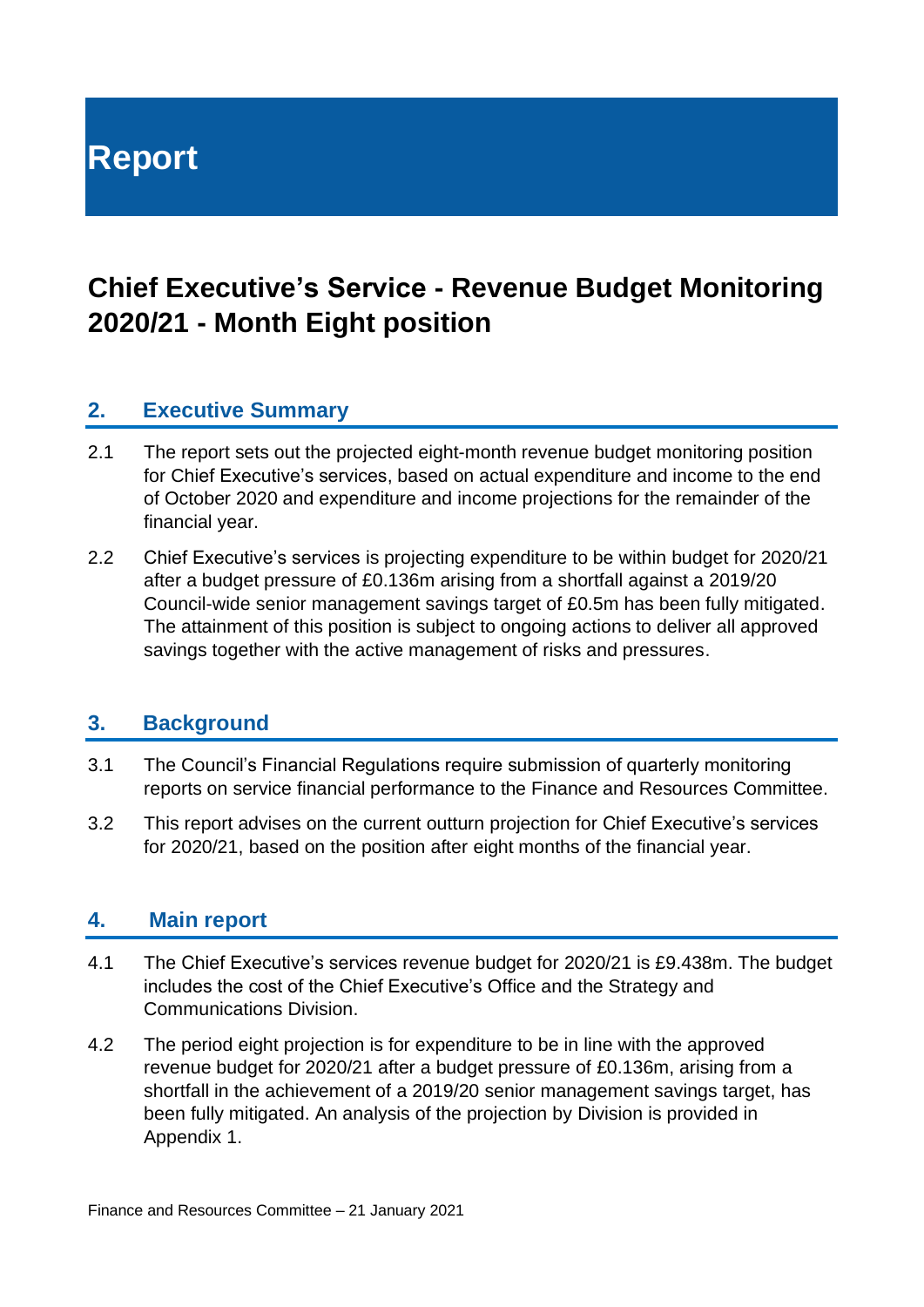- 4.3 The approved 2020/21 revenue budget required the Chief Executive's Service to achieve savings of £0.100m in 2020/21. All planned savings for the Chief Executive's Service are forecast to be achieved in 2020/21. An assessment of the achievement of savings targets is detailed in Appendix 2.
- 4.4 Council-wide Senior Management savings of £0.364m (72%) approved in 2019/20 have been achieved to date and are classified as 'Green' with the remaining balance of £0.136m (28%) being progressed and therefore classified as 'Amber'. It is anticipated this savings target will be fully mitigated on a one-off basis through reduced loans charges.

#### **5. Next Steps**

5.1 Continuing work to manage financial risks and take timely remedial action, where any adverse variance become apparent.

#### **6. Financial impact**

6.1 The report forecasts expenditure to be in line with the approved revenue budget for Chief Executive's services for 2020/21. Attainment of this position is the subject of continuing work to identify mitigating measures, active management of financial risks and taking timely remedial action, where any adverse variances become apparent.

#### **7. Stakeholder/Community Impact**

7.1 The Chief Executive's Service is providing leadership for a number of key priority programmes which have involved stakeholder involvement and will have community impact of differing levels of magnitude, including the overall Adaptation and Renewal Programme co-ordination, the Council's Sustainability Programme and work to adapt to climate change and the response to the Edinburgh Poverty Commission. The Council's revenue budget includes expenditure impacting upon carbon, adaptation to climate change and contributing to sustainable development. In addition, all budget proposals are now subject to an upfront assessment across these areas.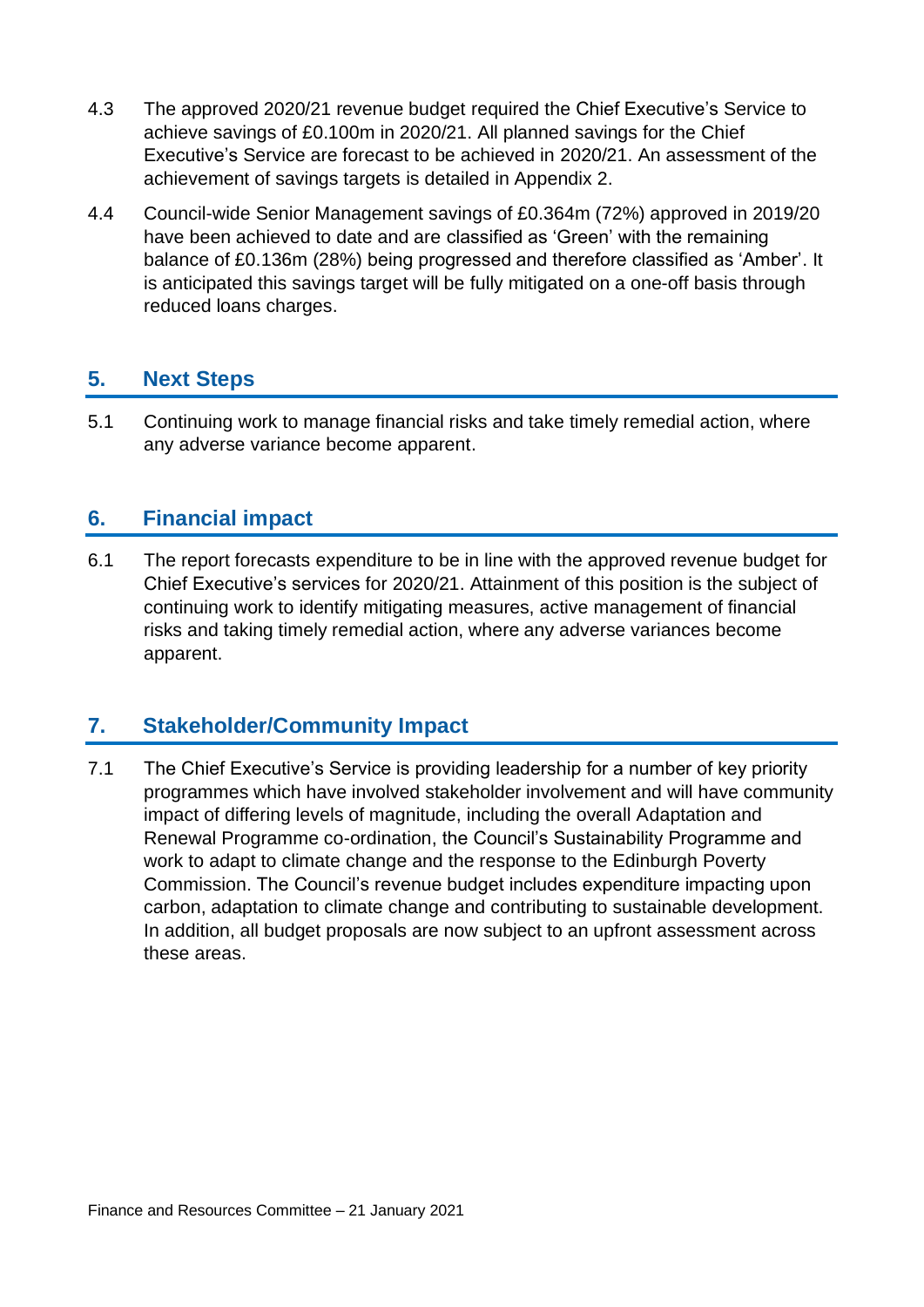#### **8. Background reading/external references**

8.1 Chief Executive's Services - [Revenue Budget Monitoring 2020/21 -](https://democracy.edinburgh.gov.uk/documents/s28349/7.4%20-%20CE%20Service%20M5%20Revenue%20Monitoring.pdf) Month Five [position](https://democracy.edinburgh.gov.uk/documents/s28349/7.4%20-%20CE%20Service%20M5%20Revenue%20Monitoring.pdf) Finance and Resources Committee 29 October 2020

#### **9. Appendices**

- 9.1 Appendix 1 Revenue Budget Monitoring 2020/21 Month Eight position
- 9.2 Appendix 2 Revenue Budget Savings and Pressures 2020/21.